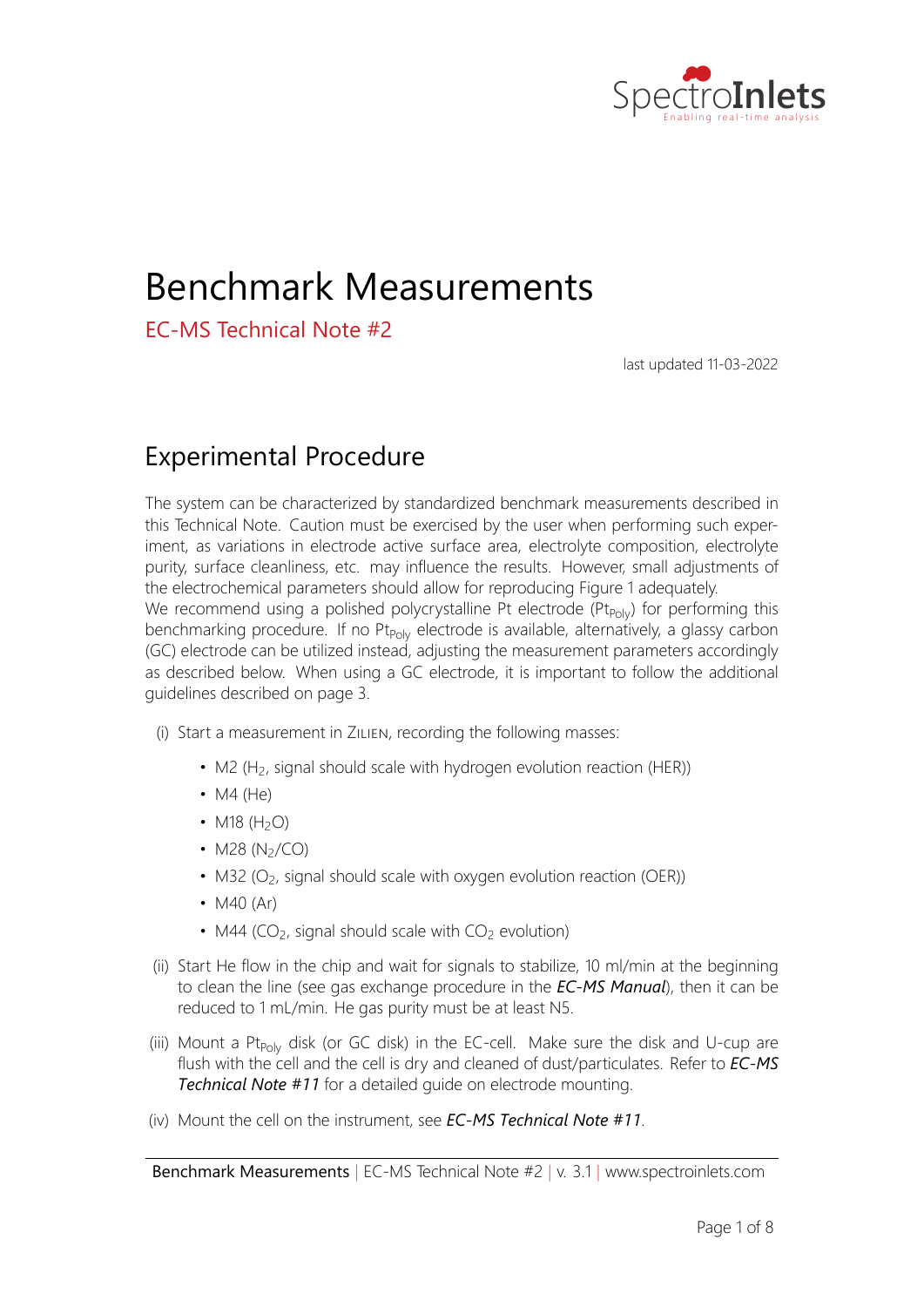

- (v) Fill the EC-cell with aqueous 0*:*1 M HClO<sub>4</sub> electrolyte (perchloric acid, analytical grade)
- (vi) Fill the glass pipes with the same electrolyte (make sure to avoid bubbles beneath the glass frit)
- (vii) Connect glass pipes to the EC-cell
- (viii) Insert a reference electrode in the first glass pipe and connect it to the potentiostat (white lead), ensure it is submerged in electrolyte.
- $(ix)$  Insert a counter electrode in the second glass pipe, ensure its surface area is higher than that of the working electrode. A coiled Pt wire or mesh works well.
- (x) Program an advanced cyclic voltammetry (CVA) experiment in EC-LAB, using the following parameters:
	- Lower (cathodic) potential limit V1 = 0.05 V vs RHE for Pt (or -0.85 V vs RHE for  $GC$
	- Higher (anodic) potential limit V2 = 1.70 V vs RHE (or 1.80 V vs RHE for GC)
	- Start CV at 0 V vs ref.
	- Record at least 5 cycles
	- Scan speed = 20 mV/s
	- Current range = 100  $\mu$ A, Bandwidth = 1

Note all potentials given herein are given relative to RHE, if another reference electrode is used convert correspondingly.

- (xi) In ZILIEN's measurement tab, click the button "Trigger EC measurement now"
- (xii) A plot similar to that in Figure 1a should be observed: The M2 signal should increase during the cathodic peak due to HER for both the GC and  $Pt_{\text{Poly}}$ . In the cathodic regimes the M32 signal should increase due to OER for the  $Pt_{\text{Poly}}$  and the M44 signal should increase for the GC due to the oxidation of the carbon stub, as shown in Figure 1 and Figure 2, respectively. Any carbon impurities on the electrode and in the electrolyte will be oxidized to CO<sub>2</sub> during the anodic sweeps, causing an increase in the M44 signal. Note that GC starts oxidizing and releasing CO<sub>2</sub> already before OER onset, i.e. no M32 peaks are observed in the given potential range. If cleanliness is poor, the Pt<sub>Poly</sub> system may exhibit variations in the height of M32 signal and CV shape.
- (xiii) Program a chronpotentiometry (CP) sequence in EC-lab using following parameters:
	- (a)  $\bullet$  0 µA constant current for 5 min
		- Limits  $E_{we}$  >  $E_M$  = pass
		- Record E<sub>we</sub> every 10 mV or 1 s
		- Current range = 100  $\mu$ A, Bandwidth = 1
	- (b)  $\bullet$  -0.25 µA constant current for 5 min
		- Limits  $E_{we}$  >  $E_M$  = pass

Benchmark Measurements *|* EC‐MS Technical Note #2 *|* v. 3.1 *|* www.spectroinlets.com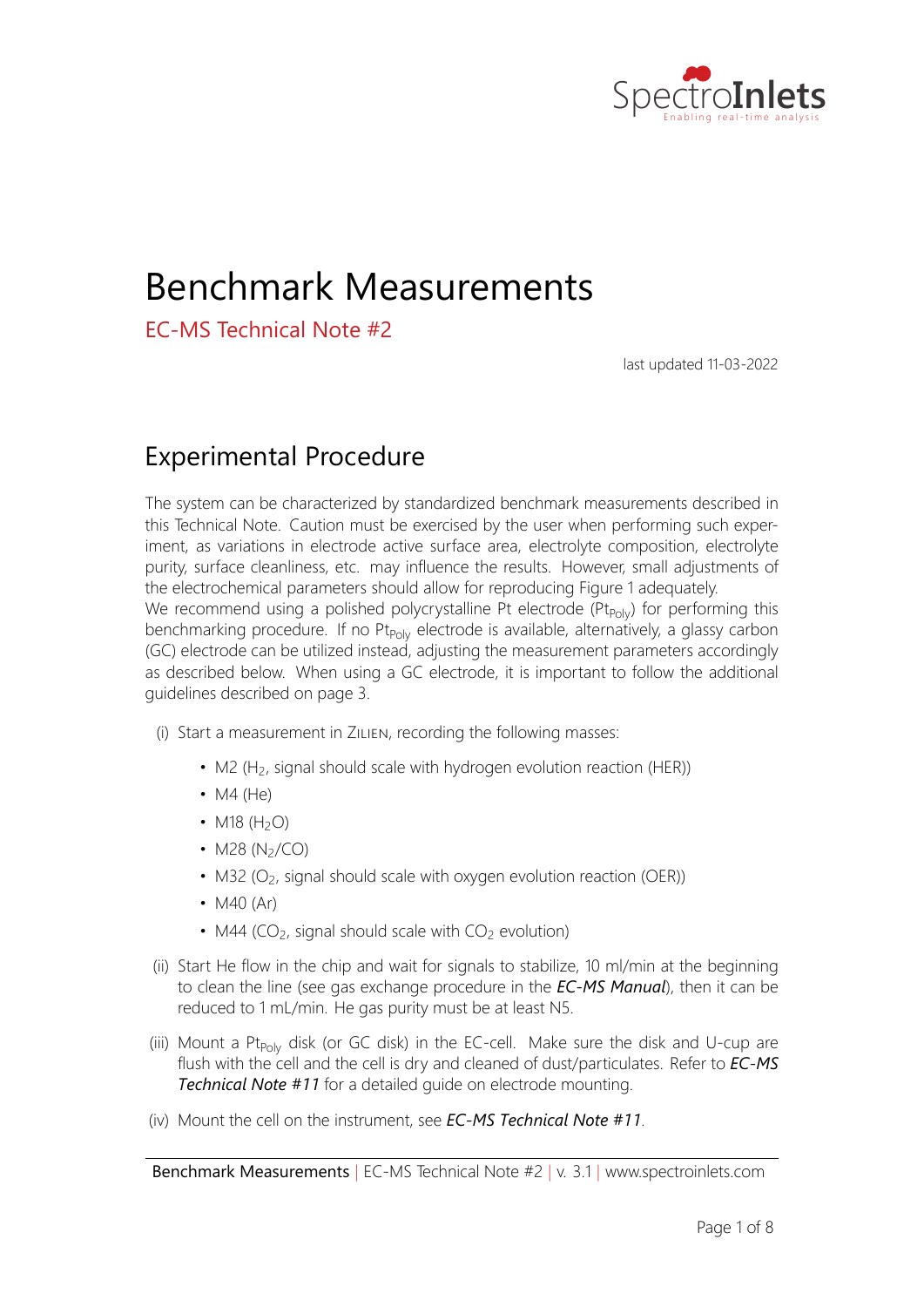

- Record E<sub>we</sub> every 10 mV or 1 s
- Current range = 100  $\mu$ A, Bandwidth = 1
- (c) Alternate between the two sequences for at least 3 times.
- (xiv) In ZILIEN's measurement tab, click the button "Trigger EC measurement now"
- (xv) After the experiment, analyse the decay of the M2 signal in between -0.25 µA-sequences to get a measure of the systems status, as described below.

#### Additional considerations when using a glassy carbon electrode

When using a GC electrode, cleanliness is crucial for achieving reproducible results. The cell, glass pipes, syringe and all parts in direct contact with the electrolyte need to be acid‐ cleaned thoroughly before assembling the cell. We recommend cleaning by immersion in piranha solution followed by thorough rinsing in ultrapure water and heating to *∼* 70 C to desorb sulphate residuals. Also the GC electrode itself needs to be cleaned, as GC often contains trace metal impurities which will affect the performance of the electrode (lower onset of HER): We recommend polishing followed by sonication and rinsing in ultrapure water, or even immersion in piranha.

Warning: Piranha solution is corrosive, highly oxidizing and highly reactive. Make sure to follow the Health & Safety measures required at your institution before you start working with it.

Sequential sonication and rinsing in ultrapure water (milli-Q, 18*:2* MΩcm) are can also be very efficient to obtain good cell cleanliness.

Warning: Sonication should only be employed following Health & Safety measures given by your institution and should ideally be done in sound-proof containers. Note, sonication is destructive to most frit materials (such as the ones present in the glass pipes).

The exact potential limit for onset of hydrogen evolution will depend on the cleanliness of equipment, electrode and electrolyte, as well as the electrode manufacturer. When us‐ ing a GC electrode, adjust the lower potential limit in steps in the range from ca. ‐0.6 to ‐0.9 V vs RHE such as to achieve a total current of ca. ‐0.03 mA at the potential limit.

For the GC system metal hydroxides (especially Pt traces) facilitate HER at lower potentials than shown in Figure 2, i.e. (1) if cleanliness of the system is poor, HER can occur closer to RHE than -0.8 V vs RHE. (2) After a few cycles up to the  $CO<sub>2</sub>$  evolution potential most of the contaminants facilitating HER will have been stripped off the GC surface, thus lowering the potential at which generation of the M2 signal can be observed. (3) After prolonged potential holds at cathodic potentials the GC tends to (re-)adsorb any (metal) cations from the electrolyte typically plating the GC with elements with a much higher activity towards HER than pure GC. This can be seen in the CP measurements, where the overpotential necessary for maintaining constant HER current decreases with time (Figure 4a). For these reasons, the GC system is in some respects a very good gauge for validating the user's cleaning procedure for removal of metal contaminants, assuming sufficiently pure GC stubs are available.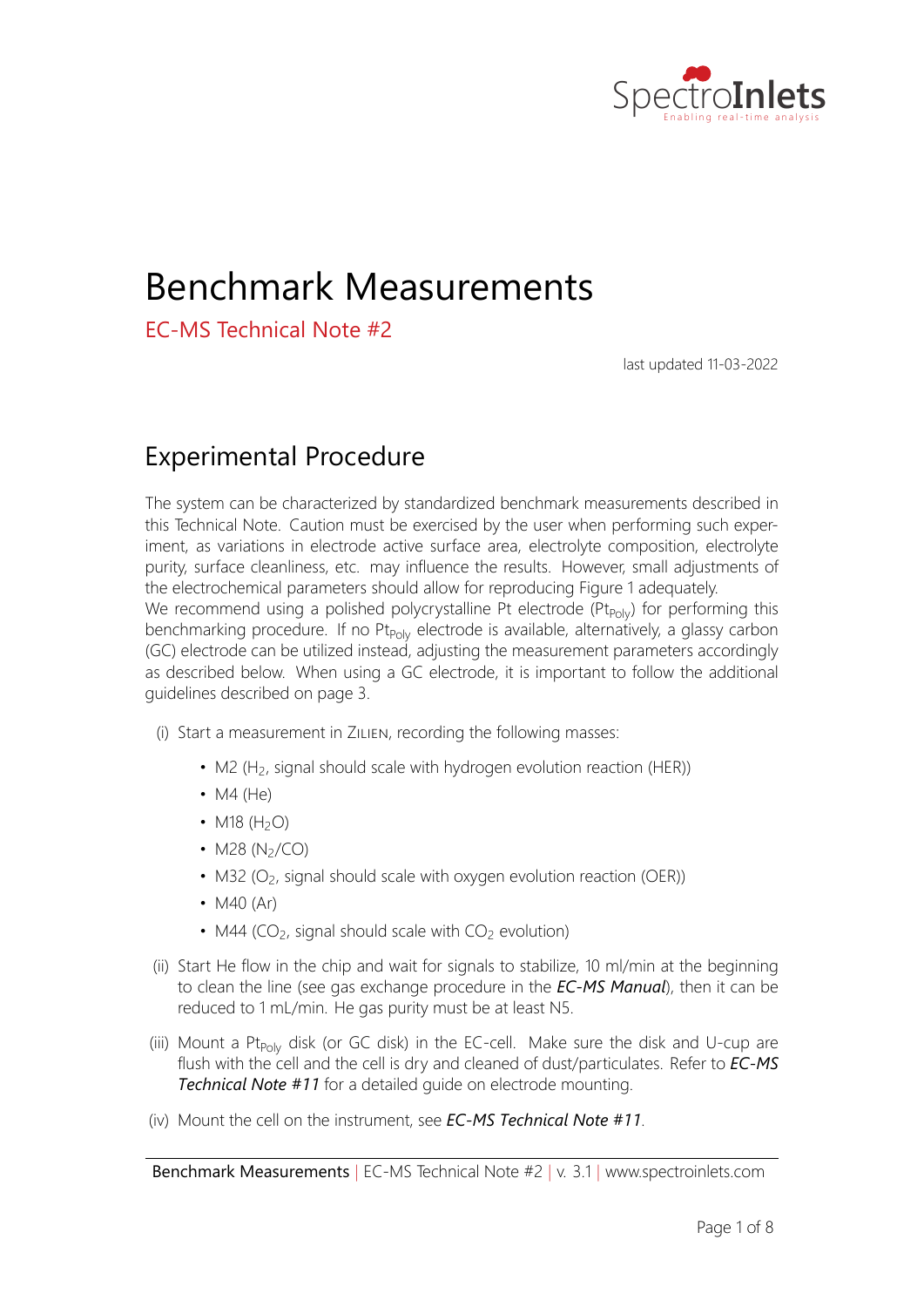



(a) EC-MS plot of all 5 cycles: Mass spectrometry (top) and electrochemistry (bottom) plotted vs. time.



(b) Electrochemical current plotted vs. potential showing a single cycle.

Figure 1: Cyclic voltammogram on a Pt<sub>Poly</sub> electrode. In both subplots, the potential is shown vs. the RHE reference electrode.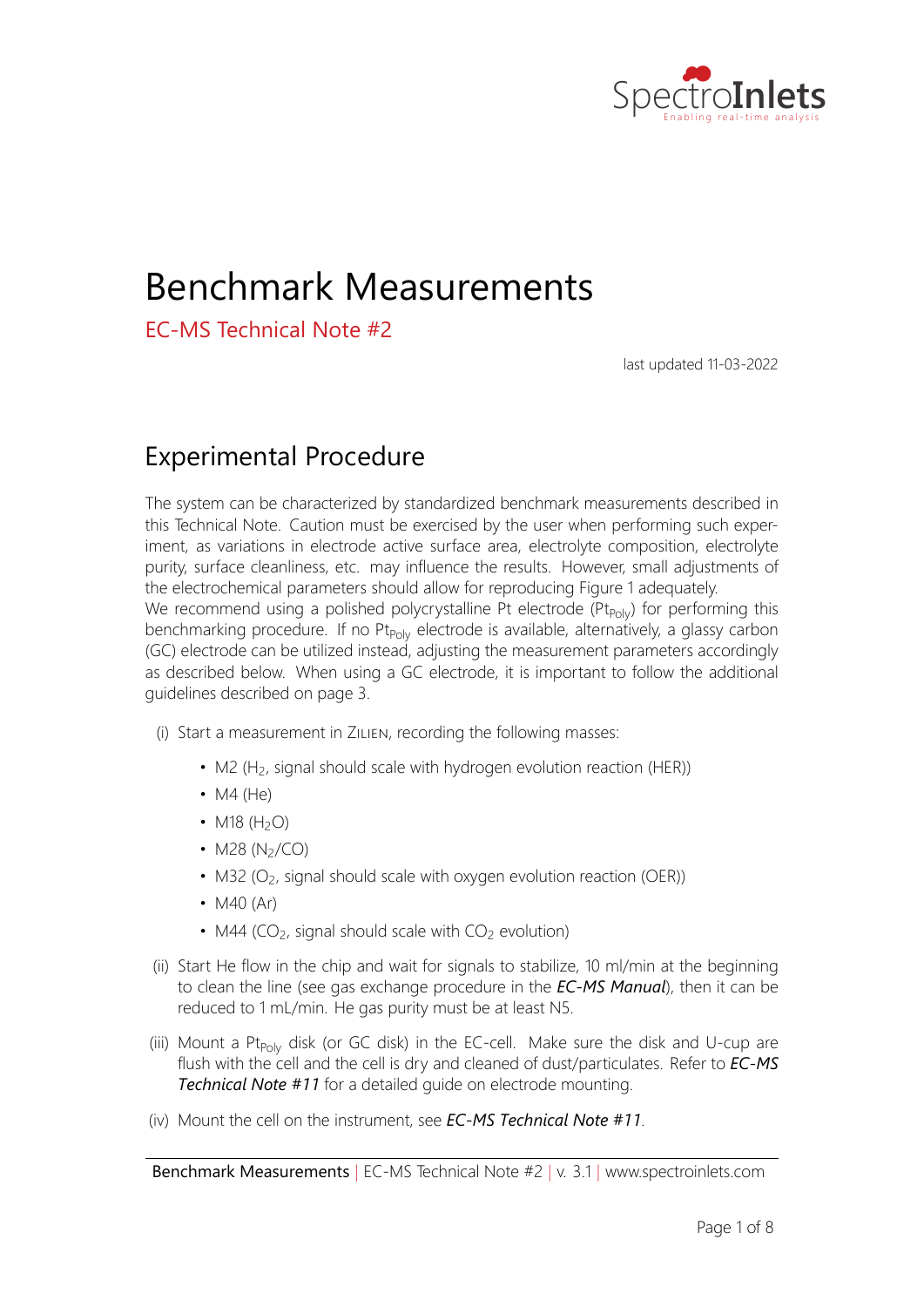



(a) EC-MS plot of all 5 cycles: Mass spectrometry (top) and electrochemistry (bottom) plotted vs. time.



(b) Electrochemical current plotted vs. potential showing a single cycle.

Figure 2: Cyclic voltammogram on a freshly cleaned GC electrode. In both subplots, the potential is shown vs. the RHE reference electrode. The signal intensities for the MS signals are higher than for the measurement on Pt<sub>Poly</sub> as shown in Figure 1 as the electron multiplier had been tuned in the between measurements.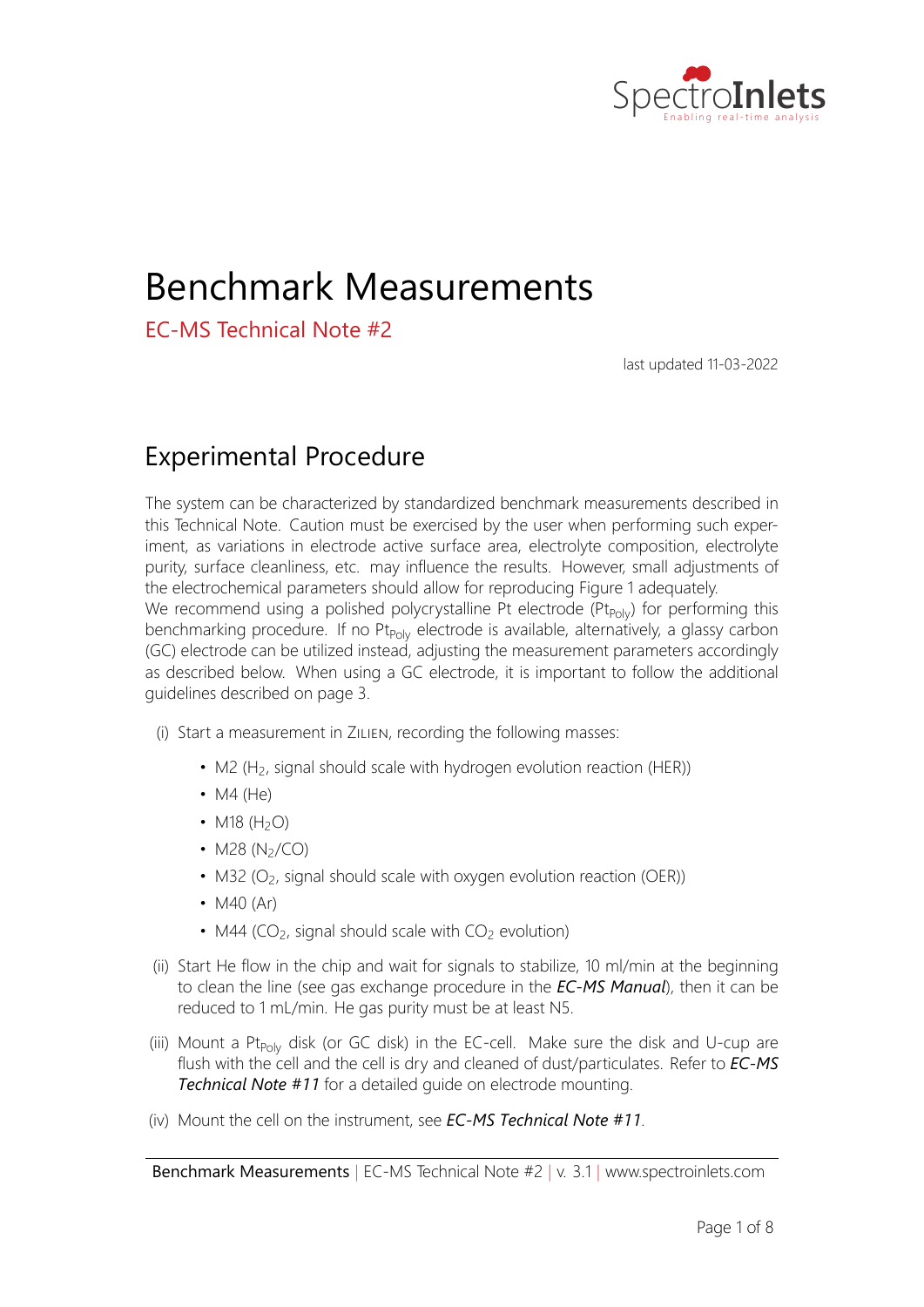

## Data Analysis

Fitting a single exponential to the decay tails of the M2 signals from the CPs gives an estimate of the decay time constant, according to the following equations:

$$
Y(t) \equiv Y_0 e^{-t/\tau} \tag{1}
$$

$$
Y(t = t_0) = 2Y(t = t_0 + t_{1/2}) \Rightarrow \boxed{t_{1/2} = \ln(2)}
$$
 (2)

Where in this case  $Y$  is the mass spectrometer signal intensity,  $t$  is time, is the decay constant, and  $t_{1/2}$  is the decay half-life constant. Eq. 1 represents a simple exponential decay, whereas Eq. 2 allows to calculate the half‐life associated to such decay, i.e. the time required for the signal to fall to one half of its initial value.

The decay of the analyte signals in the MS is more complex than a simple exponential decay. To obtain a good fit and comparable results it is therefore necessary to limit the fit to the first 5 s of the decay. Typical fitting results and decay constants from the CP experiment are shown in Figure 3 and 4. Following half‐life constants can be extracted for the M2 signal:

$$
t_{1/2}(\text{M2}) = 3.8 \text{ s} \tag{3}
$$

Note that the half-life constant can vary depending on the alignment of the electrode, the type of electrode and the tuning status of the instrument, as can be seen comparing Figures 3b and 4b.

#### Note on Data Treatment

All data treatment and plotting in this application note was carried out using the open source PYTHON package IXDAT, available at https://github.com/ixdat/ixdat.